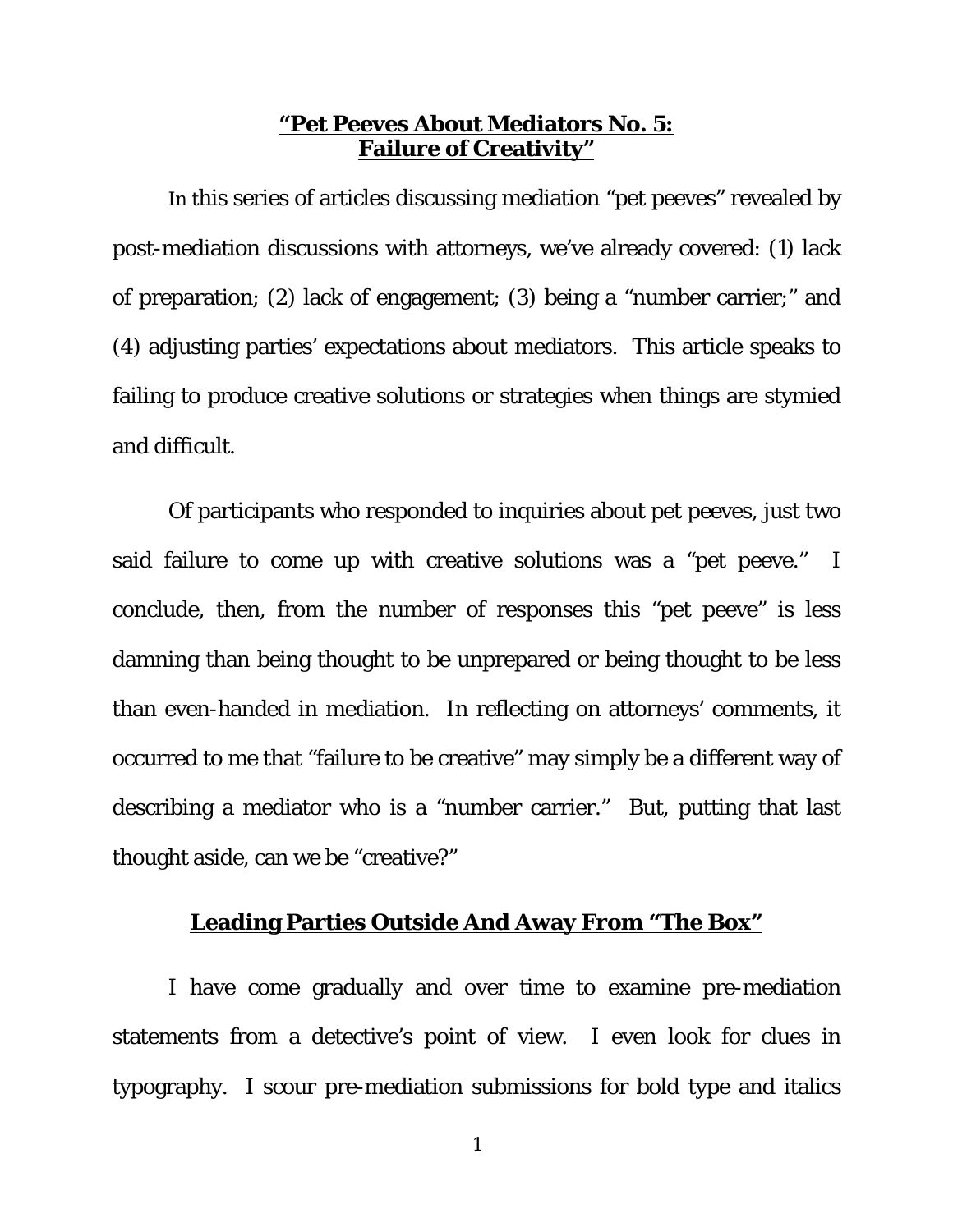and sentences ending with exclamation points. I do so because typography often identifies sources of outrage and emotion. A separate, subsequent reading of a pre-mediation statement fastens on omissions: What facts are not dealt with? Is the sequence of events ignored? Are certain damage elements soft-pedaled? Does the pre-mediation statement contain items marked confidential?

I have found that omissions, unusual emphasis, and identified confidences may provide a mental spark for the mediator. Following these clues -- with some success -- has led me to examine pre-mediation statements using different filters: What is emphasized? What is omitted? What does a party not want to reveal in mediation to the other side? These gleanings from pre-mediation submissions may be clues to be pursued in pressing a party to expand in conversations on just those points.

## **Why Are You Doing That?**

A concealed creative solution may be uncovered by making parties explain a settlement offer in as exacting and excruciating detail as can be demanded or extracted. Engaging a party in analyzing an offer of settlement certainly will expose points which are essential or especially sensitive. The process may let slip points which simply are make weight.

2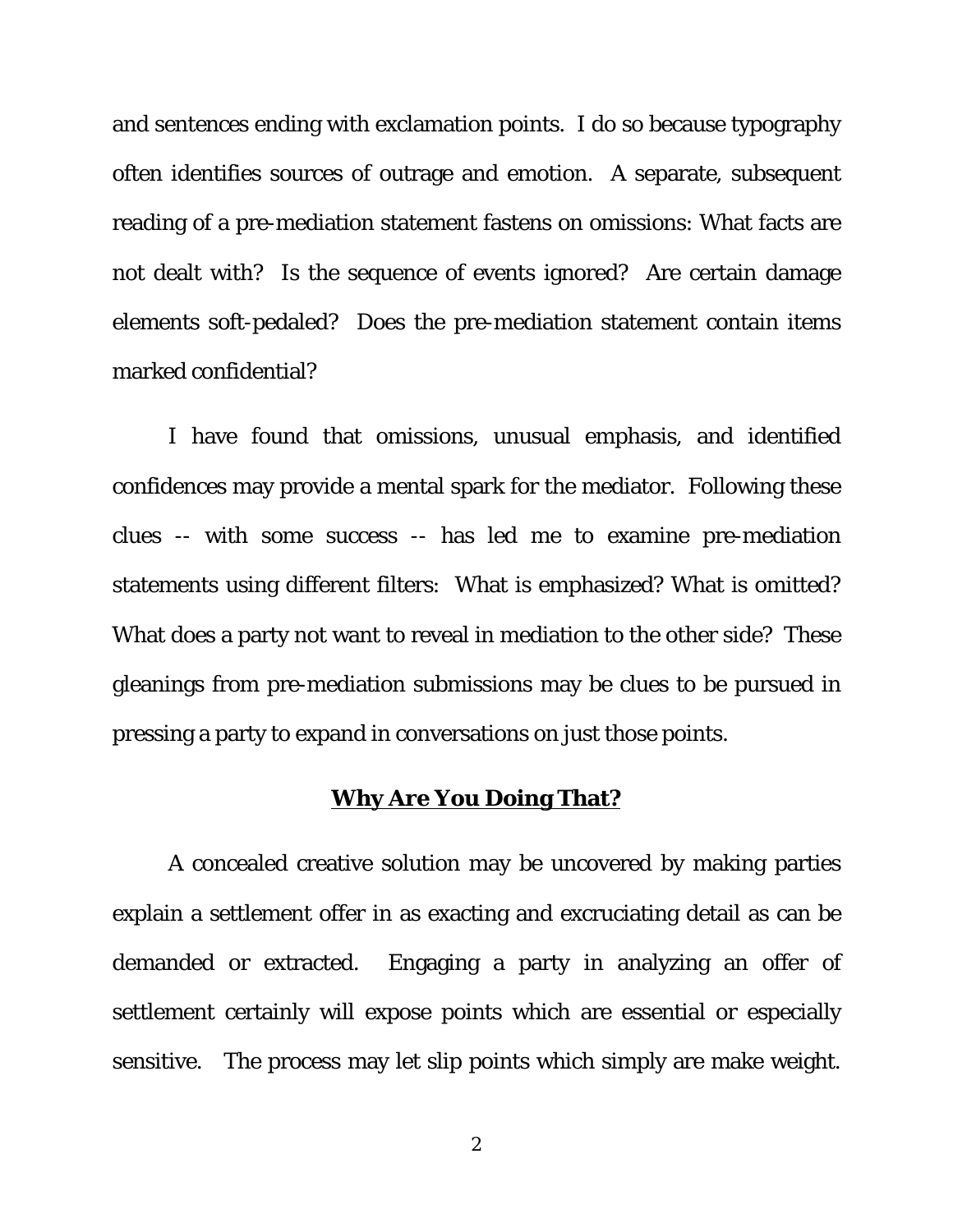Encouraging and requiring a party to articulate reasons for a demand or for an offer enables the mediator to provoke reconsideration of a previous position. Does an explanation raise other possibilities? Creative solutions can be sourced in the parties themselves by directing the parties' attention to their explanations, and sometimes mediators can bring on a brainstorm by drawing out details.

Parties often wish to "send a message" with a particular offer or demand without being either blunt or terribly clear about what the message is. When an offer or demand appears to me to result from a desire to send a more or less coded message, I always ask the party (or attorney) to explain. I think to myself that this is a "Dr. Phil Moment." (Dr. Phil on his television program often asks the question, "How is that working for you?") Mediators can offer advice, provide guidance, recite experience from previous cases, claims or circumstances, offer a snapshot picture of the status of negotiations, and try to expand the range of choices available in arriving at a solution. All these efforts and techniques are simply means of asking parties to list alternative choices for responding and asking parties to consider how the response will be received by the other party. These efforts expose whether a particular party is a competitive, hardball player or